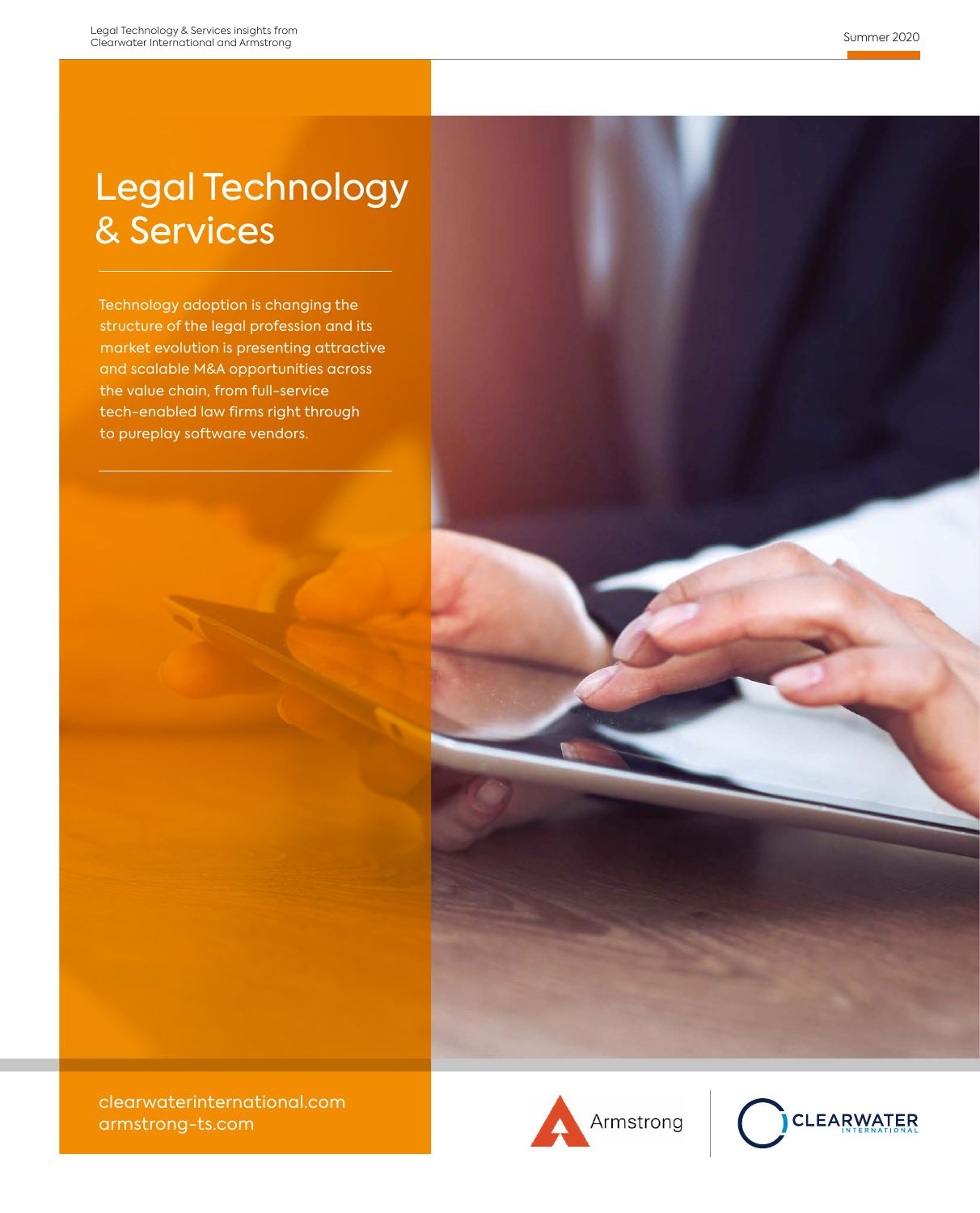# Market overview



The legal sector is a notorious laggard in technology adoption, a product of significant inertia amongst senior lawyers and a reluctance to implement costly changes to workflow, incentive structures, and fundamental operating models.

The COVID-19 pandemic has forced employees to work remotely which has further highlighted the shortcomings of current IT provision and has also shone a light on the disruptive and transformational potential of technology-led innovation.

The market is undergoing a paradigm shift as both law firms and in-house legal functions turn to technology vendors and alternative legal service providers (ALSPs) to reduce costs, refocus talent and innovate through leveraging technology and data.

### **Market Opportunities**

The legal ecosystem is diverse and rapidly evolving with a number of new entrants and models. Its attractiveness is best highlighted by the significant investment the Big Four have been making in recent years to build out global legal practices to rival more traditional legal outsourcers. However, legal firms themselves have been reconfiguring their go to market strategies through either investing in legal start-ups, establishing technology incubators and partnering with or developing captive ALSPs.

The primary motivation for utilising an ALSP remains cost reduction, with traditional law firms under pressure from clients to demonstrate value for money

at each stage of the process and corporates looking to refocus in-house legal resource away from routine compliance and low-value tasks to fulfil more strategic roles in corporate governance, business ethics, risk management and crisis management.

This has contributed to ALSPs undertaking more complex and diverse workstreams. For example, in-house legal councils are now commonly outsourcing a broad suite of services, such as contract life cycle management, legal entity management and compliance, document review, due diligence, litigation and investigation support, and regulatory response work.

Technology is at the centre of the delivery model and acts as an enabler for ALSPs to move up the value chain to high-value services, whilst also further embedding themselves into client structures. Data collected and analysed can be used to provide business intelligence and efficiency insights, providing greater visibility and understanding of business risk exposure as well as client and team issues.

Its adoption is changing the structure of the legal profession and the evolution of the market is presenting attractive and scalable M&A opportunities across the value chain, from full-service techenabled legal services companies right through to pure-play software vendors.

| Tech enabled law firms                                                                                                                                                    | Tech enabled services                                                                         | Legal tech software                                                                                     |  |
|---------------------------------------------------------------------------------------------------------------------------------------------------------------------------|-----------------------------------------------------------------------------------------------|---------------------------------------------------------------------------------------------------------|--|
| Tech enabled law firms<br>Standardised processes are<br>'low hanging fruit' for automation<br>e.g. Conveyancing, probate,<br>immigration, personal injury,<br>employment. | Flexible law resource<br>e.g. lawyers on demand                                               | ↑<br>Law Specific<br>Human augmentation<br>E-discovery, case law,<br>deep learning, decision support    |  |
|                                                                                                                                                                           | <b>Legal outsourcing</b><br>e.g. KYC, case law research,<br>title checking, claims settlement | Support process solutions<br>Document & knowledge management,<br>case management, practice management   |  |
|                                                                                                                                                                           | <b>Legal BPO</b><br>Generalist e.g. dictation,<br>accounts payable, HR                        | Core business process systems<br>HR. CRM. Finance                                                       |  |
|                                                                                                                                                                           | Consultancy & managed services<br>e.g. SproutIT, NASStar, CirleIT                             | General Purpose<br><b>Tech enablers</b><br>Platform infastructure, security,<br>cloud connectivity<br>↓ |  |
| ← Full-service                                                                                                                                                            |                                                                                               | Technology only $\rightarrow$                                                                           |  |





# **Contacts**

Armstrong and Clearwater International have developed a market segmentation model which illustrates the potential entry-points for mid-market private equity (PE) and trade buyers to access a market which is poised for rapid change.

> Mike Callow *Head of Technology, Armstrong*

t: +44 7894 594 500

e: mcallow@armstrong-ts.com

Armstrong

Mark Maunsell *Director of Business Services* t: +44 7718 521 201

e: mark.maunsell@cwicf.com

CLEARWATER

For further discussion on the legal services market, including recent deals and potential investment targets please contact:



*Technology is at the centre of the delivery model and acts as an enabler for ALSPs to move up the value chain to high-value services.*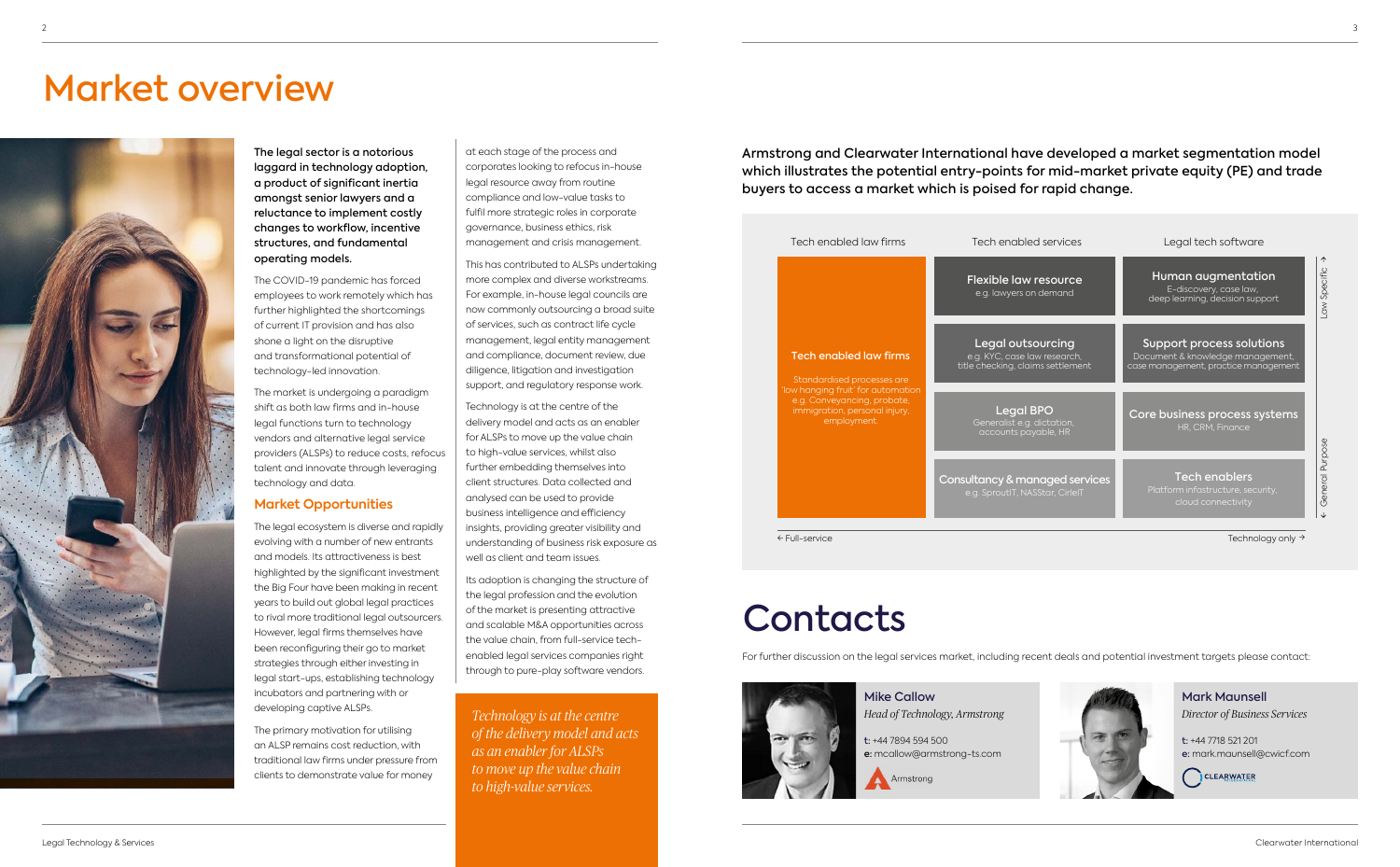### **About Armstrong**

Armstrong is a specialist mid-market commercial due diligence (CDD) provider founded on the principles of independence, integrity and clear commercial advice. We have advised on over 700 transactions over 15 years in our focus sectors: business services, financial services, technology, travel, built environment, industrials, healthcare and events.

We support investors with an impartial and rigorous approach, working closely with deal teams as an extension of the investment decision making process. Engagement with management teams, robust customer referencing and a distinctively bottom-up, analytical and thorough methodology are key elements of our approach.

Armstrong delivers refreshingly conclusive CDD and strategy support based on deep understanding of a business and its marketplace. We provide uniquely objective and pragmatic support for investors and management teams to deliver successful acquisitions, value creation strategies and profitable exits.

We aim to be the CDD provider of choice for mid-market private equity transactions in the UK, and were delighted to be recognised as the Real Deals CDD provider of the year 2019.

## **About Clearwater International**

Clearwater International has a proven track record of excellent client outcomes. With 18 international offices and more than 250 employees, the business has completed over 1770 transactions worth an aggregate value in excess of €89bn.

 Our experienced Debt Advisory team ensures that clients looking to raise new debt capital or refinance existing facilities have access to the most sophisticated and specialised debt packages available on international markets.

 We have a rich and respected heritage in private equity, working with investors, entrepreneurs and management teams over many years. Our success comes down to our connections, knowledge, scale and global outlook.

 Our independence from any larger financial institution or consulting firm ensures that we can give truly objective advice, guiding clients through the challenges faced. All transactions are partner-led, offering high levels of personal service and knowledge. We take great pride in the fact that many of our clients return to us for advice on multiple occasions.

## **Technology 'Stack'**

The adoption of general-purpose cloud, cybersecurity, connectivity, and the use of collaboration platforms opens the door to improving back-office processes (e.g. modern HR, CRM, accounting, and billing systems) and driving efficiency through cloud-based core support systems with 'consumerised' interfaces and workflows (e.g. document, knowledge, and case management tools).

Human augmentation technologies which are replicating, supplementing and exceeding natural human abilities represent a significant opportunity in the legal sector. Robotic Process Automation (RPA) of repetitive or relatively low-





skilled tasks will eventually commoditise entire areas of the legal provision (e.g. conveyancing and probate), whilst in more complex areas of law (e.g. corporate and litigation), Artificial Intelligence (AI) and Natural Language Processing (NLP) will augment human expertise and drive massive efficiency improvements.

## **Legal 'Hype Cycle'**

The below graphic maps the key areas of legal technology and services to a 'hype cycle' as a proxy of market maturity and the associated risk profile. The technology areas at an earlier stage of the cycle (far left) tend to be best suited to investors with typically a higher risk appetite, although there are opportunities for mid-market PE to invest in companies that are transitioning from an advisory/ consultative model towards emerging technology. The more established technologies found in the 'scope of enlightenment' column are areas where PE has traditionally been active.

*In more complex areas of law Artificial Intelligence (AI) and Natural Language Processing (NLP) will augment human expertise and drive massive efficiency improvements.*